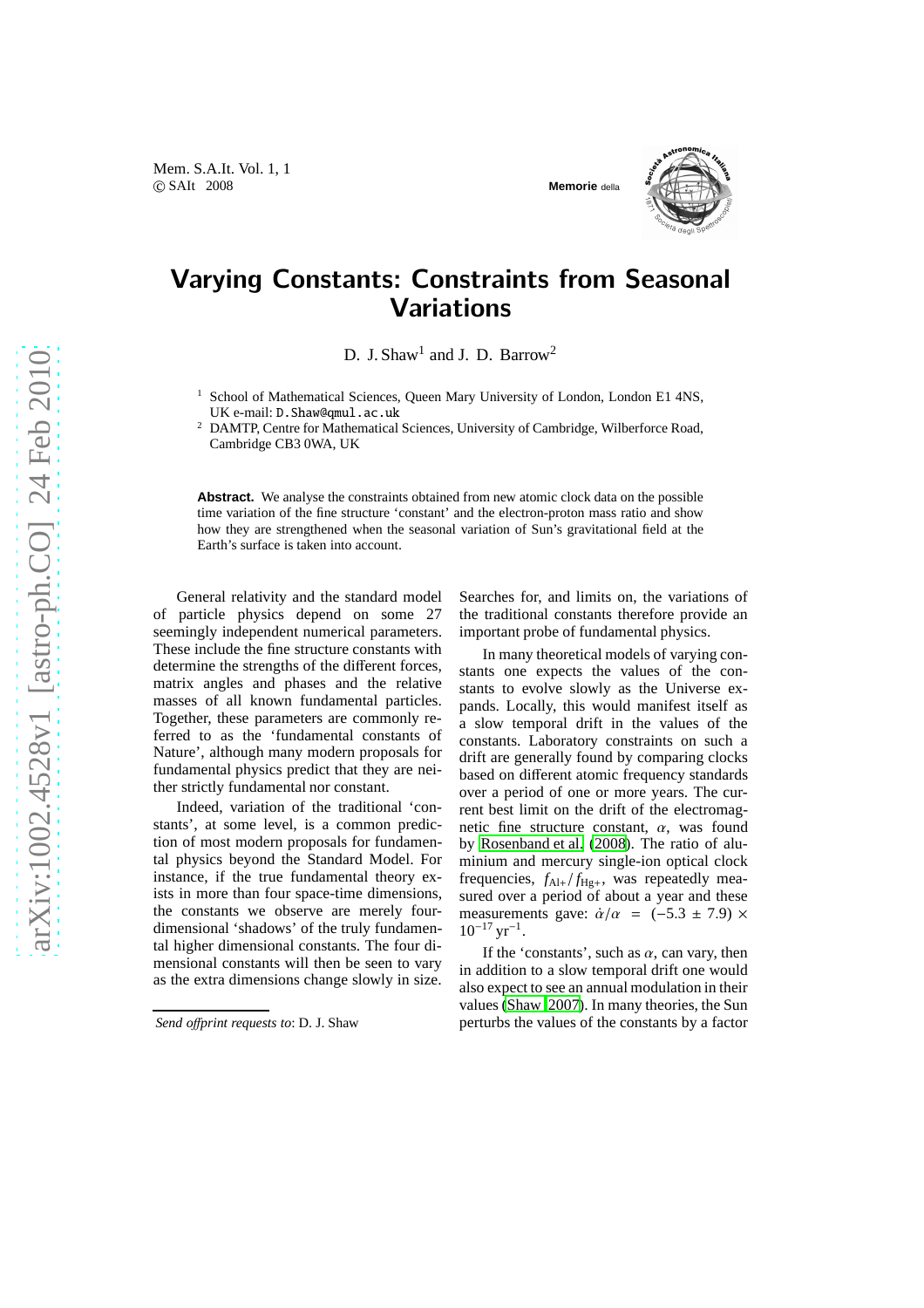roughly proportional to the Sun's Newtonian gravitational potential, which scales as the inverse of distance, *r*, between the Earth and the Sun. Since *r* fluctuates annually, reaching a minimum at perihelion in early January and a maximum at aphelion in July, the values of the constants, as measured here on Earth, should also oscillate in a similar seasonal manner. Moreover, in many models, this seasonal fluctuation is predicted to dominate over any linear temporal drift [\(Shaw 2007;](#page-3-1) [Barrow & Shaw](#page-3-2) [2008\)](#page-3-2).

We suppose that the Sun creates a distancedependent perturbation to the measured value of a coupling constant, C, of amplitude  $\delta$  ln C =  $C(r)$ . If this coupling constant is measured on the surface of another body (e.g. the Earth) which orbits the first body along an elliptical path with semi-major axis *a*, period  $T_p$ , and eccentricity  $e \ll 1$ , then to leading order in  $e$ , the annual fluctuation in  $C$ ,  $\delta C_{\text{annual}}$  will be given by

<span id="page-1-0"></span>
$$
\frac{\delta C_{\text{annual}}}{C} = -c_C \cos \left( \frac{2\pi t}{T_{\text{p}}} \right) + O(e^2),\tag{1}
$$

where  $c_C \equiv e \cdot aC'(a)$ ,  $C'(a) = dC(r)/dr|_{r=a}$ and  $t = nT_p$ , for any integer *n*, corresponds to the moment of closest approach (perihelion). For the Earth, *a* = 149, 597, 887.5 km. In the case of the Earth moving around the Sun, over a period of 6 months from perihelion to aphelion one would therefore measure a change in the constant  $C$  equal to  $2c_C$ . As we noted above, in most theoretical models of varying constants,  $\delta \ln C = C(r) \propto \Delta U_{\odot}(r)$ where  $U_{\odot}(r) = -GM/r$  is the Newtonian potential of the Sun. We introduce sensitivity parameters  $k_C$  defined by  $\delta \ln C = k_C \Delta U_{\odot}$ . Hence:

$$
c_C = ea \frac{GM_\odot}{a^2} k_C = 1.65 \times 10^{-10} k_C.
$$
 (2)

Once one specifies a theoretical model of varying constants, the  $k_C$  are determined. Hence measuring or bounding the  $k<sub>C</sub>$  constrains the underlying theory. One generally expects  $k<sub>C</sub>$  ∼ *O*(1) in higher dimensional theories such as String Theory, however, as we shall see, observations typically constrain  $k_C \ll 1$ .

[Rosenband et al. \(2008\)](#page-3-0) fitted a linear drift in  $\alpha$  to their data finding  $\dot{\alpha}/\alpha$  = (-1.6 ±



<span id="page-1-1"></span>**Fig. 1.** Frequency ratio  $f_{\text{Al+}}/f_{\text{Hg+}}$  as measured by [Rosenband et al.](#page-3-0) [\(2008](#page-3-0)). The solid black line shows the maximum likelihood fit for a seasonal variation.

 $2.3 \times 10^{-17}$  yr<sup>-1</sup>. We fitted the expected form of any annual fluctuation, Eq. [1,](#page-1-0) to the measured values of  $f_{Al+}/f_{Hg+}$ [\(Barrow & Shaw 2008\)](#page-3-2). Fig. [1](#page-1-1) shows the best-fit line superimposed on the [\(Rosenband et al. 2008\)](#page-3-0) data. It should be noted that the magnitudes of the systematic errors for the middle three data points were not verified to the same precision as they were from the first and last data points [\(Rosenband et al. 2008\)](#page-3-0). We do not expect to this have a great effect on the resulting constraint on  $k_{\alpha}$ . Using  $\delta \ln(f_{\text{Al}+}/f_{\text{Hg}+}) = (3.19 +$  $0.008\delta\alpha/\alpha$ , [\(Rosenband et al. 2008](#page-3-0)), a maximum likelihood fit to the data gives

$$
k_{\alpha} = (-5.4 \pm 5.1) \times 10^{-8}.
$$
 (3)

This limit on  $k_{\alpha}$  is almost an 2 order of magnitude improvement on the previous limit of  $k_{\alpha} = (2.5 \pm 3.1) \times 10^{-6}$  from by [Blatt et al.](#page-3-3) [\(2008](#page-3-3)).

The frequency shifts measured by [Rosenband et al. \(2008\)](#page-3-0) are not sensitive to changes in the electron-proton mass ratio:  $\mu$  =  $m_e/m_p$ . However, measurements of optical transition frequencies relative to Cs are sensitive to both  $\mu$  and  $\alpha$ , and H-maser atomic clocks can detect changes in the light quark to proton mass ratio:  $q = m_q/m_p$ . We define sensitivity parameters  $k_{\mu}$  and  $k_{q}$  for  $\mu$ and *q* respectively. We then find that the  $Yb^+$ frequency measurements of [Peik et al. \(2004](#page-3-4))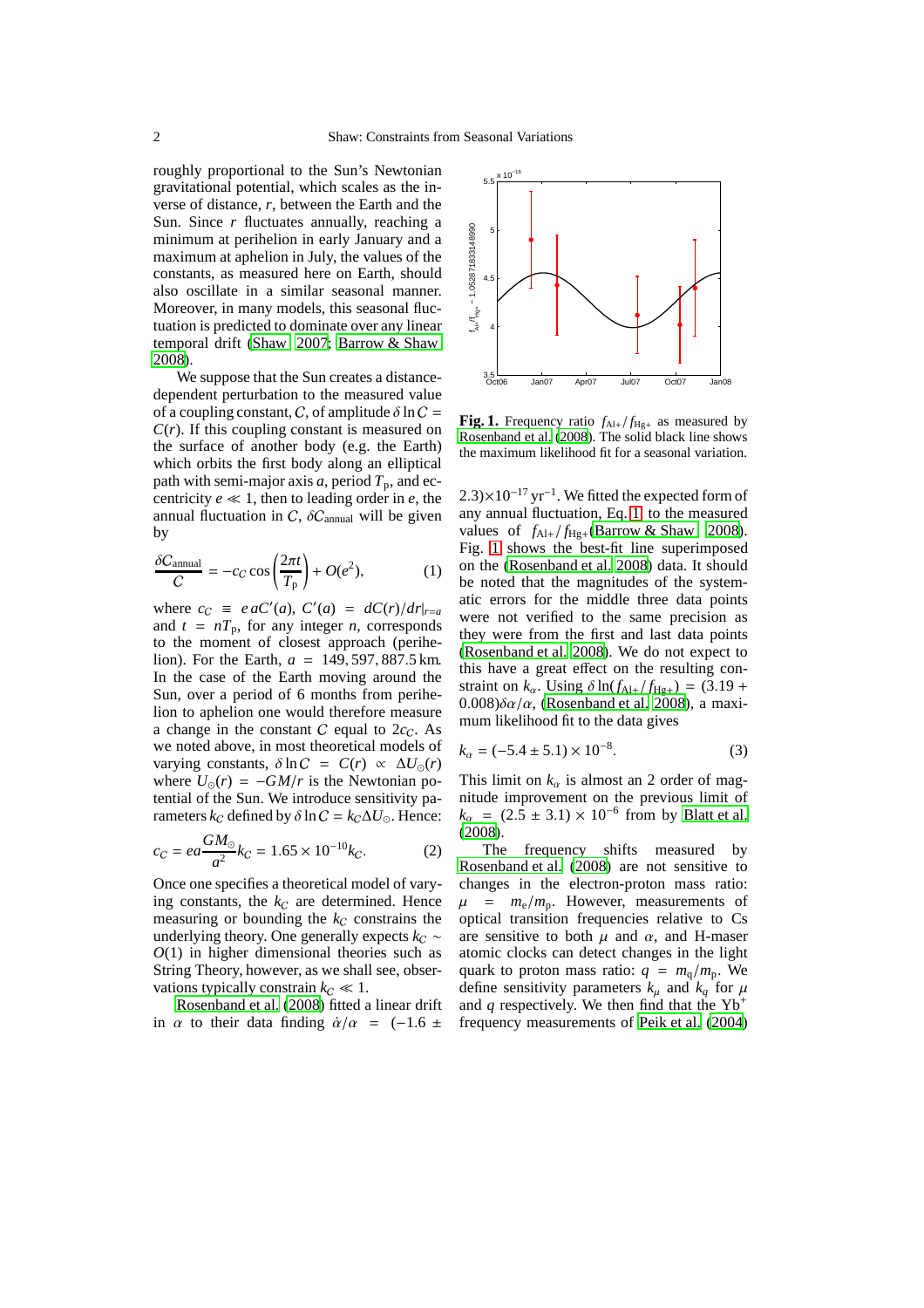give  $k_{\alpha}$ +0.51 $k_{\mu}$  = (7.1±3.4)×10<sup>-6</sup>. Combining this limit with that on  $k_{\alpha}$  and the limits  $k_{\alpha} + 0.36k_{\mu} = (-2.1 \pm 3.2) \times 10^{-6}$  [\(Blatt et al.](#page-3-3) [2008\)](#page-3-3),  $k_{\alpha}$  + 0.17 $k_{\mu}$  = (3.5 ± 6.0) × 10<sup>-7</sup> [\(Fortier et al. 2007\)](#page-3-5) and  $k_\alpha + 0.13k_\alpha =$  $(1 \pm 17) \times 10^{-7}$  [Ashby et al.](#page-3-6) [\(2007\)](#page-3-6), we find [\(Barrow & Shaw 2008\)](#page-3-2)

$$
k_{\mu} = (3.9 \pm 3.1) \times 10^{-6}, \tag{4}
$$

$$
k_{\rm q} = (0.1 \pm 1.4) \times 10^{-5}.
$$
 (5)

Again these represent improvements on the previous limits of  $k_{\mu} = (-1.3 \pm 1.7) \times 10^{-5}$  and  $k_q = (-1.9 \pm 2.7) \times 10^{-5}$  found by [Blatt et al.](#page-3-3) [\(2008](#page-3-3)).

Seasonal fluctuations occur in varying constant theories because the constants depend on the the vacuum expectation value one or more scalar fields,  $\phi$ <sub>*I*</sub>, which interact with normal matter. In the solar system the field equations of these scalars typically reduce to Poisson equations, similar to that satisfied by the Newtonian gravitational potential. We label the different constants  $C_i(\phi_I)$  and then:

$$
\nabla^2 \phi_I \approx 4\pi G \sum_j \frac{\partial \ln C_j}{\partial \phi_I} \frac{\delta \rho}{\delta \ln C_j}.
$$
 (6)

We define  $\beta_{Ij} = \partial \ln C_j / \partial \phi_I$ . For small variations of the scalar fields and the constants we have:

$$
\nabla^2 \ln C_i \approx \left( \sum_{I,j} \beta_{Ii} \beta_{Ij} \frac{\delta \ln \rho}{\delta \ln C_j} \right) 4\pi G \rho. \tag{7}
$$

The Newtonian potential,  $\Phi_N$ , obeys:  $\nabla^2 \Phi_N$  =  $4\pi G\rho$ , and the  $k_{C_i}$  are defined by  $\ln C_i = \text{const}+$  $k_{C_i}\Phi_N$ . It follows that for a body orbiting the Sun with  $\rho = \rho_{\odot}$ :

$$
k_{C_i} = \left(\sum_{I,j} \beta_{Ii} \beta_{Ij} \frac{\delta \ln \rho_{\odot}}{\delta \ln C_j}\right).
$$

We define  $\lambda_i^j$  $\int_{(0)}^J = \delta \ln \rho_{\odot} / \delta \ln C_j$ ; these can be calculated from the standard model using information about the composition of the Sun. Measurements of  $||_{C_i}$  from seasonal variations therefore determine the model parameters  $\sum_{I} \beta_{I} \beta_{Ij}$  in a model independent fashion.

The presence of spatial gradients in the scalar fields with couple to normal matter also results in new or 'fifth' forces. The magnitude of the new force towards the Sun on a test body with density  $\rho_0$ , mass  $m_0$  at a distance r from the Sun is given by:

$$
F_{\phi} = m_0 \beta_{Ij} \lambda_j^{(t)} \frac{\partial \phi_I}{\partial r} = \frac{Gm_0 M_{\odot}}{r} \sum_j k_{C_j} \lambda_{(0)}^j. (8)
$$

Now  $F_{\phi}$  depends on  $\lambda_{(0)}^j = \delta \ln \rho_0 / \delta \ln C_j$ which depends on the composition of the test mass; for a given test mass these can be calculated using the standard model. This composition dependence violates the universality of free-fall and hence the weak equivalence principle (WEP). WEP violation searches measure the differential acceleration of two differently composed test masses towards the Sun which is proportional to  $\sum_i k_{C_i} \Delta \lambda^i$ ;  $\Delta \lambda^i$  is the difference between the  $\lambda^{j}$  values for the two test masses. Hence WEP violation searches indirectly probe the  $k_{C_i}$ . The magnitude of any composition-dependent fifth force toward the Sun is currently constrained to be no stronger than about few  $\times 10^{-13}$  times than the gravitational force [\(Schlamminger et al. 2008\)](#page-3-7). To extract limits on the individual  $k_{C_i}$  one must accurately calculate the  $\Delta \lambda^i$  parameters for different combinations of test masses and have limits from different experiments to eliminate the degeneracy between the different  $k_{C_i}$ .

The constraints from WEP tests indirectly bound  $k_{\alpha}$ . Indeed, they often provide the tightest constraints on  $k_\alpha$  [\(Shaw 2007;](#page-3-1) [Barrow & Shaw 2008](#page-3-2); [Dent 2008\)](#page-3-8). A recent and thorough analysis of the WEP violation constraints on  $k_\alpha$  [\(Dent 2008](#page-3-8)) found:

$$
|k_{\alpha}| \lesssim (0.23 - 1.4) \times 10^{-8}
$$

with a similar limit on  $k_q$ . The uncertainty in this limit is to due to how one models nuclear structure. Despite these uncertainties, it is clear that WEP violation constraints from laboratory experiments currently provide the strongest, albeit indirect, bounds on  $k_{\alpha}$  and the other  $k_{C_i}$ .

We now consider the sensitivity that would be required of an atomic clock to provide tighter constraints on  $k_\alpha$  than those coming indirectly from limits on WEP violation.